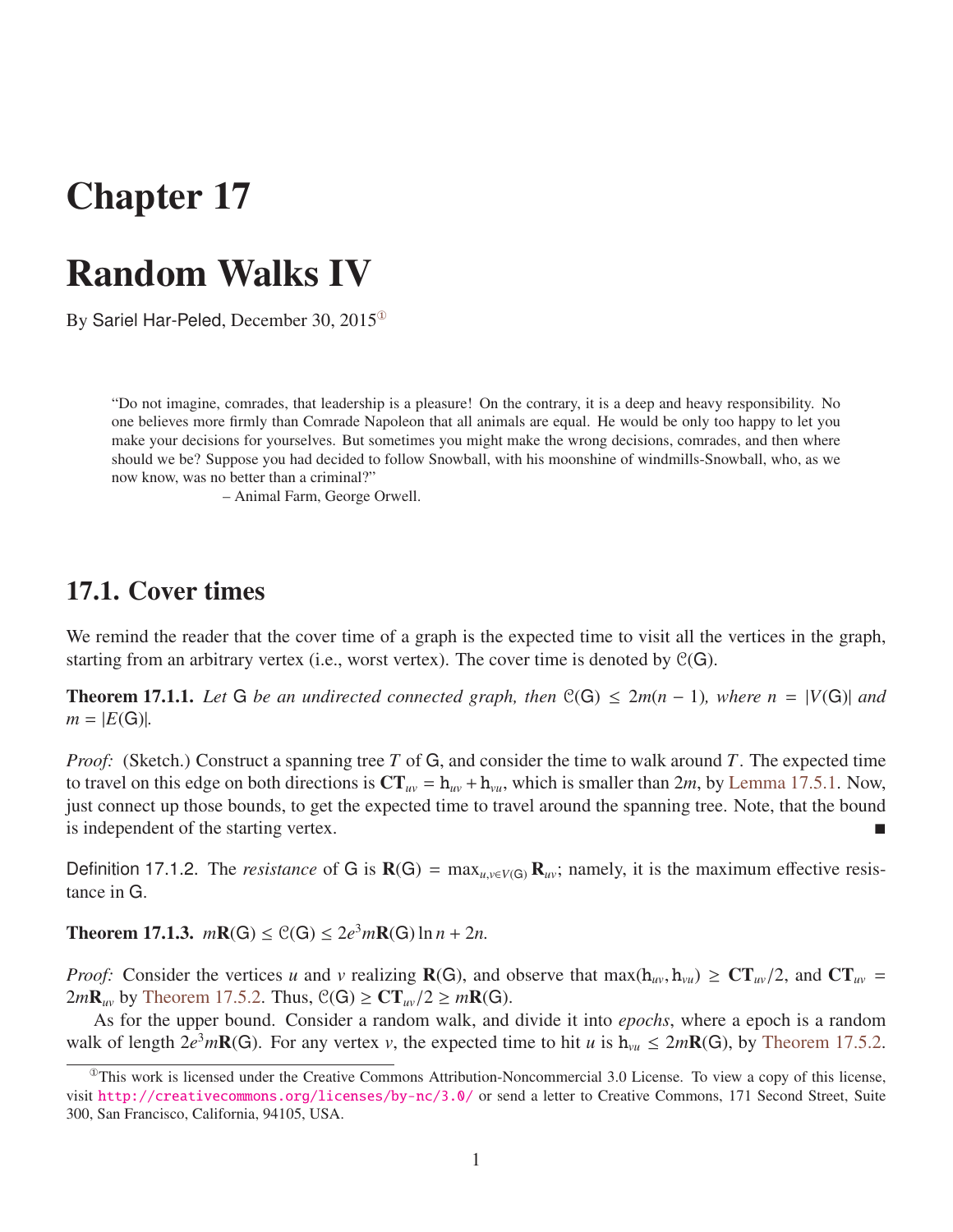Thus, the probability that *u* is not visited in a epoch is  $1/e^3$  by the Markov inequality. Consider a random walk<br>with ln *n* epochs. We have that the probability of not visiting *u* is  $\leq (1/e^3)^{\ln n} \leq 1/n^3$ . Thus, al with ln *n* epochs. We have that the probability of not visiting *u* is  $\leq (1/e^3)^{\ln n} \leq 1/n^3$ . Thus, all vertices are visited after ln *n* epochs, with probability  $> 1 - 1/n^3$ . Otherwise, after this walk, we perform a r visited after ln *n* epochs, with probability  $\geq 1 - 1/n^3$ . Otherwise, after this walk, we perform a random walk<br>till we visit all vertices. The length of this (fix-up) random walk is  $\lt 2n^3$  by Theorem 17.1.1. Thus ex till we visit all vertices. The length of this (fix-up) random walk is  $\leq 2n^3$ , by [Theorem 17.1.1.](#page-0-1) Thus, expected length of the walk is  $\leq 2e^3 m \mathbf{R}(\mathbf{G}) \ln n + 2n^3 (1/n^2)$  $\blacksquare$ 

### 17.1.1. Rayleigh's Short-cut Principle.

Observe that effective resistance is never raised by lowering the resistance on an edge, and it is never lowered by raising the resistance on an edge. Similarly, resistance is never lowered by removing a vertex.

Interestingly, effective resistance comply with the triangle inequality.

**Observation 17.1.4.** For a graph with minimum degree d, we have  $R(G) \geq 1/d$  (collapse all vertices except *the minimum-degree vertex into a single vertex).*

**Lemma 17.1.5.** *Suppose that* G *contains p edge-disjoint paths of length at most*  $\ell$  *from s to t. Then*  $\mathbf{R}_{st} \leq \ell/p$ .

## 17.2. Graph Connectivity

Definition 17.2.1. A *probabilistic log-space Turing machine* for a language *L* is a Turing machine using space  $O(\log n)$  and running in time  $O(poly(n))$ , where *n* is the input size. A problem *A* is in RLP, if there exists a probabilistic log-space Turing machine *M* such that *M* accepts  $x \in L(A)$  with probability larger than 1/2, and if  $x \notin L(A)$  then  $M(x)$  always reject.

Theorem 17.2.2. *Let* USTCON *denote the problem of deciding if a vertex s is connected to a vertex t in an undirected graph. Then* USTCON ∈ RLP*.*

*Proof:* Perform a random walk of length 2*n* 3 in the input graph G, starting from *s*. Stop as soon as the random walk hit *t*. If *u* and *v* are in the same connected component, then  $h_{st} \le n^3$ . Thus, by the Markov inequality, the algorithm works. It is easy to verify that it can be implemented in  $O(\log n)$  space.

Definition 17.2.3. A graph is *d-regular*, if all its vertices are of degree *d*.

A *d*-regular graph is *labeled* if at each vertex of the graph, each of the *d* edges incident on that vertex has a unique label in  $\{1, \ldots, d\}$ .

Any sequence of symbols  $\sigma = (\sigma_1, \sigma_2, ...)$  from  $\{1, ..., d\}$  together with a starting vertex *s* in a labeled graph describes a *walk* in the graph. For our purposes, such a walk would almost always be finite.

A sequence  $\sigma$  is said to *traverse* a labeled graph if the walk visits every vertex of G regardless of the starting vertex. A sequence  $\sigma$  is said to be a *universal traversal sequence* of a labeled graph if it traverses all the graphs in this class.

Given such a universal traversal sequence, we can construct (a non-uniform) Turing machine that can solve USTCON for such *d*-regular graphs, by encoding the sequence in the machine.

Let  $\mathcal F$  denote a family of graphs, and let  $U(\mathcal F)$  denote the length of the shortest universal traversal sequence for all the labeled graphs in  $\mathcal F$ . Let  $\mathbf R(\mathcal F)$  denote the maximum resistance of graphs in this family.

<span id="page-1-0"></span>**Theorem 17.2.4.**  $U(\mathcal{F}) \leq 5m\mathbb{R}(\mathcal{F})\lg(n|\mathcal{F}|)$ .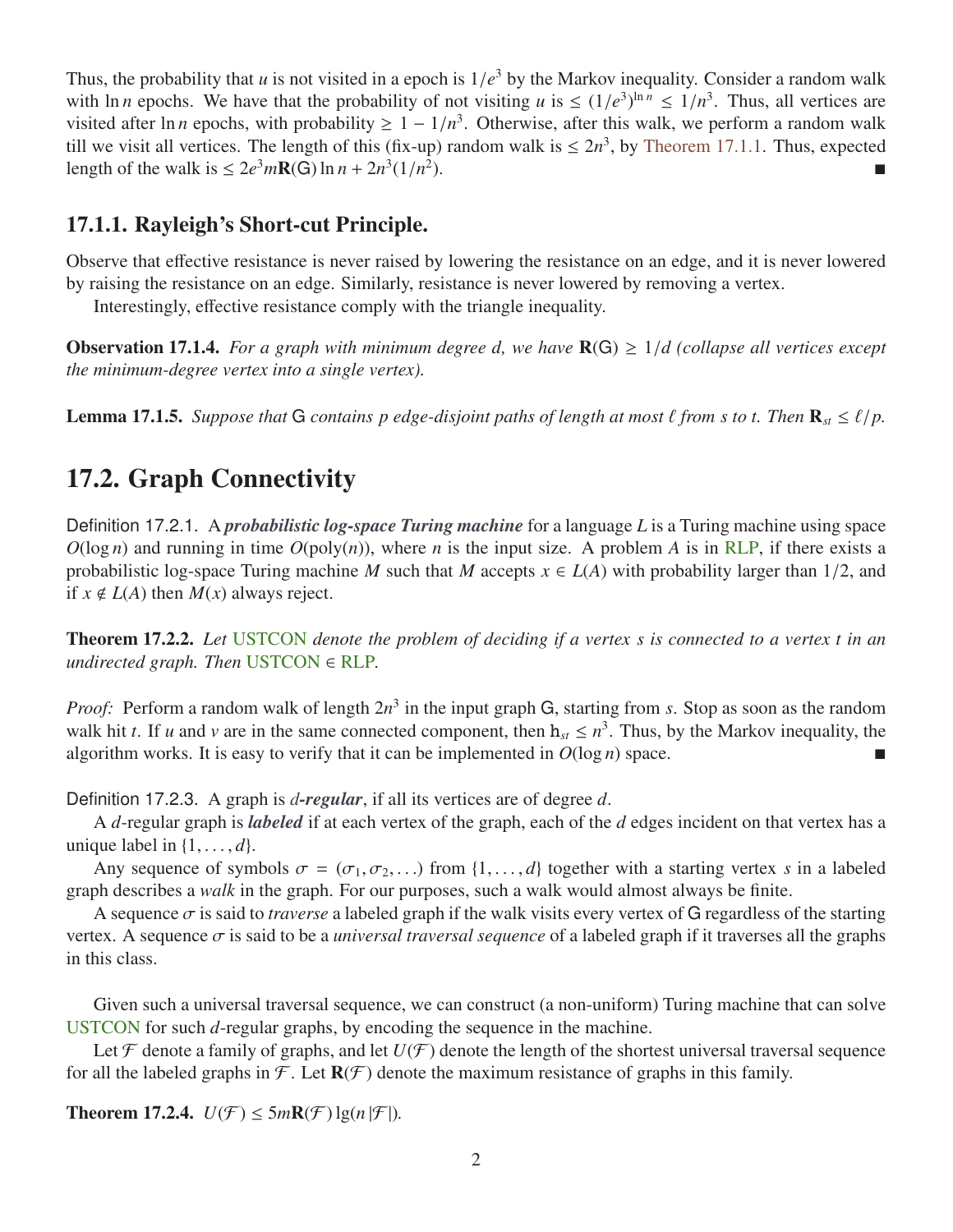*Proof:* Same old, same old. Break the string into *epochs*, each of length *L* = 2*m*R(G). Now, start random walks from all the possible vertices, from all possible graphs. Continue the walks till all vertices are being visited. Initially, there are  $n^2|\mathcal{F}|$  vertices that need to visited. In expectation, in each epoch half the vertices get visited. As such, after  $1 + \lg_2(n|\mathcal{F}|)$  epochs, the expected number of vertices still need visiting is  $\leq 1/2$ . Namely, with constant probability we are done.

Let  $U(d, n)$  denote the length of the shortest universal traversal sequence of connected, labeled *n*-vertex, *d*-regular graphs.

<span id="page-2-1"></span>**Lemma 17.2.5.** The number of labeled n-vertex graphs that are d-regular is  $(nd)^{O(nd)}$ .

*Proof:* Such a graph has *dn*/2 edges overall. Specifically, we encode this by listing for every vertex its *<sup>d</sup>* neighbors – there are  $\int_{d}^{n-1}$  $\binom{n}{d}$   $\leq n^d$  possibilities. As such, there are at most  $n^{nd}$  choices for edges in the graph<sup>®</sup> Every vertex has *d*! possible labeling of the edges adjacent to it, thus there are  $(d!)^n \leq d^{nd}$  possible labelings.

**Lemma 17.2.6.**  $U(d, n) = O(n^3d \log n)$ .

*Proof:* The diameter of every connected *<sup>n</sup>*-vertex, *<sup>d</sup>*-regular graph is *<sup>O</sup>*(*n*/*d*). Indeed, consider the path realizing the diameter of the graph, and assume it has *t* vertices. Number the vertices along the path consecutively, and consider all the vertices that their number is a multiple of three. There are  $\alpha \geq \lfloor t/3 \rfloor$  such vertices. No pair of these vertices can share a neighbor, and as such, the graph has at least  $(d + 1)\alpha$  vertices. We conclude that  $n \ge (d+1)\alpha = (d+1)(t/3-1)$ . We conclude that  $t \le \frac{3}{d+1}$ <br>And so, this also bounds the resistance of such a gray  $\frac{3}{d+1}(n+1) \leq 3n/d$ .<br>caph The number

And so, this also bounds the resistance of such a graph. The number of edges is  $m = nd/2$ . Now, combine [Lemma 17.2.5](#page-2-1) and [Theorem 17.2.4.](#page-1-0)

This is, as mentioned before, not uniform solution. There is by now a known log-space deterministic algorithm for this problem, which is uniform.

#### 17.2.1. Directed graphs

Theorem 17.2.7. *One can solve the*  $\overrightarrow{q_{\text{max}}}$ STCON *problem with a log-space randomized algorithm, that always output NO if there is no path from s to t, and output YES with probability at least* <sup>1</sup>/<sup>2</sup> *if there is a path from s to t.*

### 17.3. Graphs and Eigenvalues

Consider an undirected graph  $G = G(V, E)$  with *n* vertices. The adjacency matrix M(G) of G is the  $n \times n$ symmetric matrix where  $M_{ij} = M_{ji}$  is the number of edges between the vertices  $v_i$  and  $v_j$ . If G is bipartite, we assume that *V* is made out of two independent sets *X* and *Y*. In this case the matrix M(G) can be written in block form.

Since M(G) is symmetric, all its eigenvalues exists  $\lambda_1 \geq \lambda_2 \cdots \geq \lambda_n$ , and their corresponding orthonormal basis vectors are  $e_1, \ldots, e_n$ . We will need the following theorem.

Theorem 17.3.1 (Fundamental theorem of algebraic graph theory.). *Let* <sup>G</sup> <sup>=</sup> <sup>G</sup>(*V*, *<sup>E</sup>*) *be an n-vertex, undirected (multi)graph with maximum degree d. Let*  $\lambda_1 \geq \lambda_2 \geq \cdots \geq \lambda_n$  *be the eigenvalues of* M(G) *and the corresponding orthonormal eigenvectors are e*<sup>1</sup>, . . . , *<sup>e</sup>n. The following holds.*

<span id="page-2-0"></span> $^{\circ}$ This is a callous upper bound – better analysis is possible. But never analyze things better than you have to - it usually a waste of time.